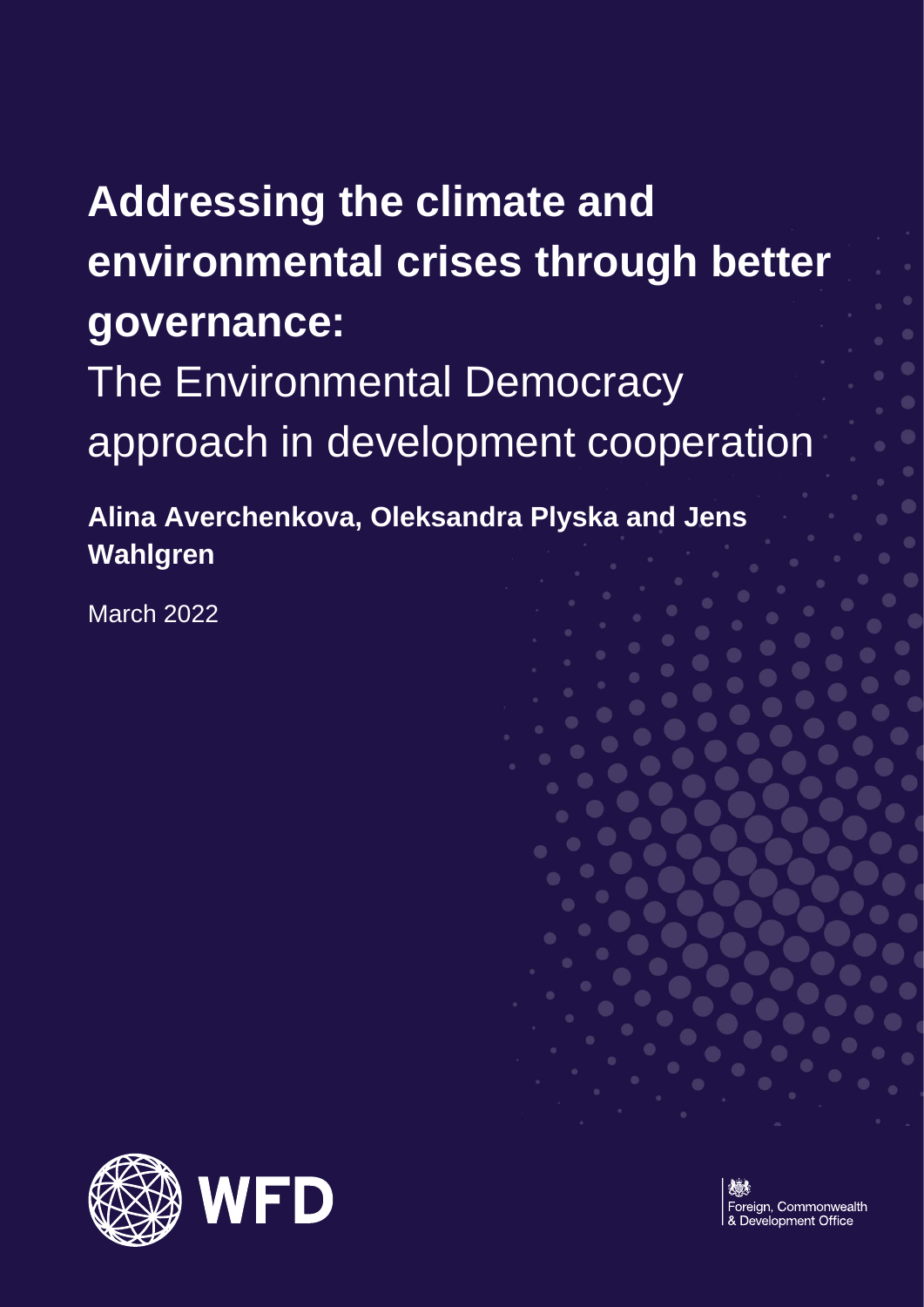# **Policy brief**

# The climate and environmental crises as governance failures

While science is clear on the urgency, impacts and the range of technological and policy solutions, political systems have lagged to produce the decisive action required to address adequately climate change and environmental degradation. Climate change crises and environmental degradation are therefore to a large extent consequence of governance and political failures. Lack of political will and political commitment, short-termism, vulnerability of policies to electoral cycles, weak accountability for implementation are some examples of such failures. Not accounting for governance failures and political economy factors undermines technocratic programmes on climate change and the environment.

This study explores the potential for development cooperation to help address climate change and environmental degradation through greater focus on environmental governance. We review the debate on the relationship between the interventions that strengthen the key pillars of governance and the environmental policy outcomes and complement it with semi-structured interviews with twenty foreign aid experts to understand the current practice, barriers to and opportunities for scaling up such interventions as part of development cooperation<sup>1</sup>. The key messages are presented in this summary, while the full study will be published in May 2022, integrating the discussions at the conference on Environmental democracy taking place on 29-31 March 2022.

## Addressing governance failures

Governance failures require solutions that trigger socio-political and institutional change through enhanced transparency, citizen participation, and justice in addressing climate crisis and environmental degradation. Most such solutions focus on political institutions and processes and lie in strengthening key pillars of democratic governance, an approach that is sometimes labelled as '*environmental democracy'*. They require addressing *information gaps and uncertainty* that often obstruct decision-making. This includes improving quality, transparency, and access to environmental information, such as past and projected emissions, climate risk and vulnerability assessments, scenarios for mitigation and adaptation, and progress made with implementation of policies.

Governance failures also need solutions that *augment credibility and longevity of political commitment* to policies over longer-term across multiple electoral cycles and *strengthen accountability for implementation*. This includes enhancing political oversight through strengthening the ability of legislatures and judiciaries to tackle environmental issues. Political voices and

2 Addressing the climate and environmental crises through better governance: Policy Brief



<sup>1</sup> Interviews have been conducted with 20 development cooperation professionals, including several UK FCDO experts in the country offices and in the headquarters, staff from other European donors agencies and non-governmental organizations active on climate change and environmental governance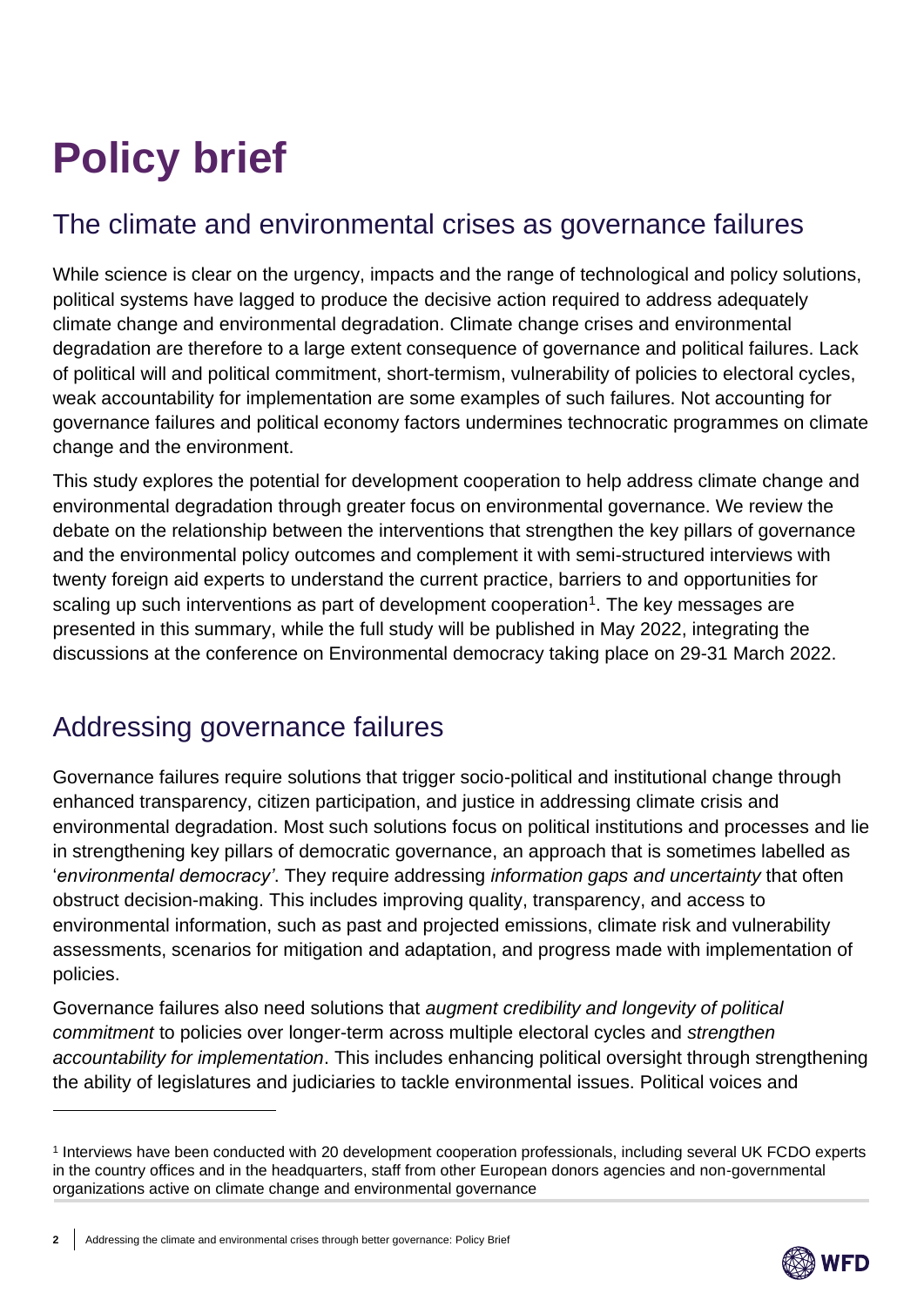coalitions can help address environmental problems by raising citizen's concerns and holding governments accountable. To do so political voices need to be more inclusive and aware on climate change and environmental degradation and be backed by a strong set of environmental and democratic rights that allows them to be heard through freedom of expression and speech and research. Political parties can also help strengthen environmental democracy through mediating public preferences and political voices, parliamentary oversight and through party competition. A lack of political consensus between the main parties may jeopardize the maintenance of political commitment and lead to policy reversal. Bridging the divide in the positions of the key parties on environmental issues is important for achieving more ambitious policies and outcomes.  

Development cooperation can help by enhancing public awareness on environmental issues and policy responses, enabling capacity of the media and civil society to cover these issues, and building multi-stakeholder coalitions to support policy development and implementation. It can also help by building awareness and ability of political parties and parliaments to engage with these issues.

 "It's evident that you cannot design an effective climate change support programme without considering all of the other governance measures and sensitivity to conflict, justice, security measures and enforcement*"*

#### UK development professional, Latin America.

"The links between environment and climate-resilient sustainable development, and human rights, democracy and gender equality are clear"

[Strategy for Sweden's regional development cooperation in Asia and the Pacific region 2016–2021,](https://www.government.se/4a6b76/contentassets/4be274e3951b4c269553956c442214db/strategy-for-swedens-regional-development-cooperation-in-asia-and-the-pacific-region-20162021.pdf) Ministry of Foreign Affairs, Sweden.

There is growing evidence on how integrating governance priorities into technical environmental cooperation programmes helps increase effectiveness of interventions and sustainability and longevity of change. Emerging examples include projects focused on strengthening the civil society, parliaments and political parties, public opinion and participation on climate change and the environment, capacity of judiciary system to deal with environmental issues (e.g., through trainings of judges) and environmental defendants.

Reinforcing the core pillars of environmental governance can also contribute to overall strengthening of democracies. Environment and climate change often provide a better entry point for supporting drivers of democratic change than trying to push for implementation of democratic priorities as the main objective of a cooperation programme.

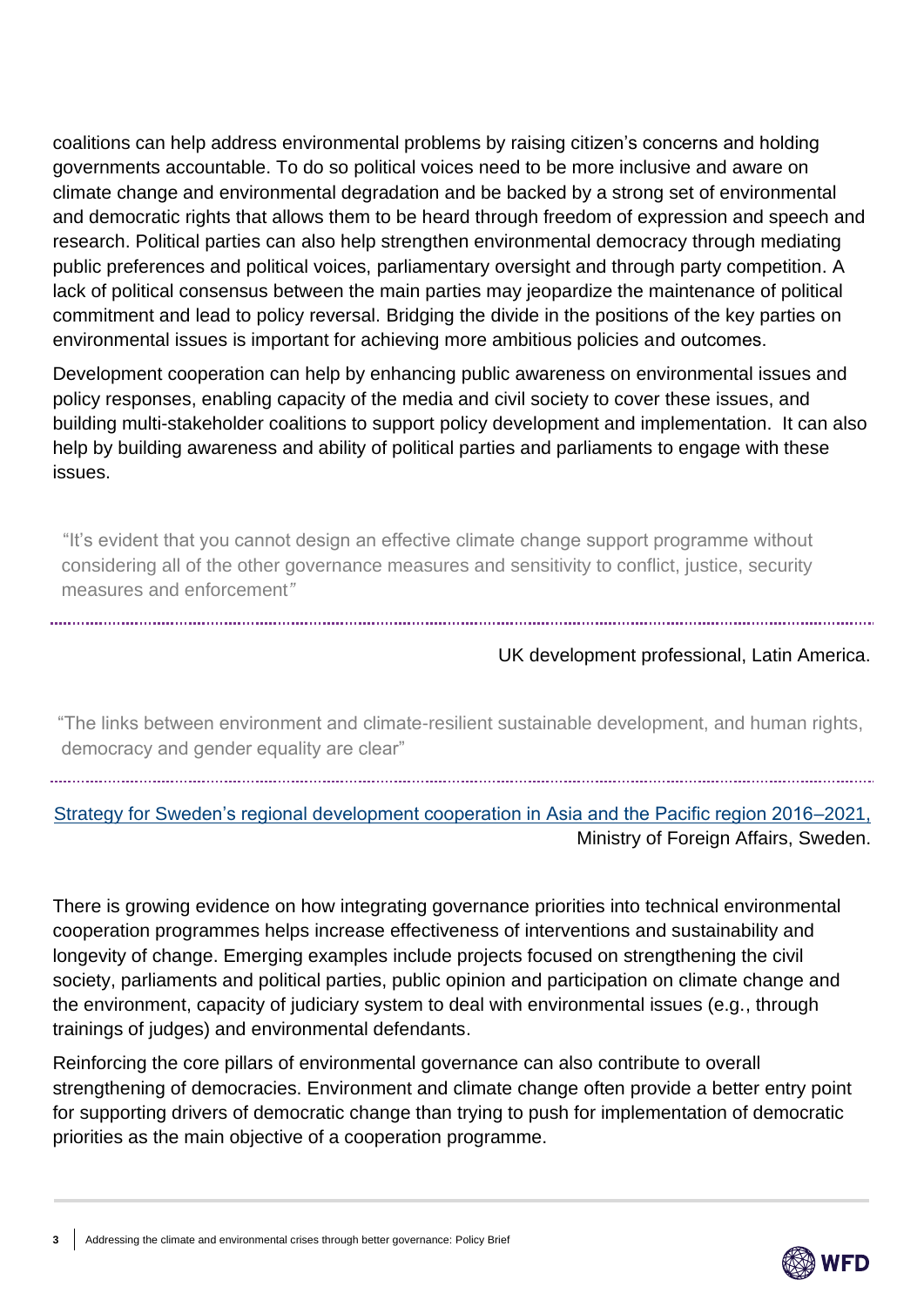"There's a lot to learn from other fields, particularly in the peace and security and conflict resolution. Everyone who worked on nation building or large-scale peace building implementation attempts, have learned critical lessons on how to balance, shape and strengthen political will."

NGO democracy support expert, USA.

# Barriers to addressing environmental governance through foreign aid

Expert interviews showed that while there is a growing recognition of the importance of dealing with governance failures especially in the context of climate change, several barriers persist to scaling up integration of governance related interventions into development cooperation on environment and climate change. These barriers largely relate to knowledge and framing; funding strategies and cycles; and measurement and reporting practices.

## **Knowledge and framing**

Experts noted a lack of understanding on what environmental governance interventions could be and have been effective, and overall shortage of showcased practical examples. There are also knowledge gaps among the environmental experts on how to work politically, and among the governance and democracy experts on technical aspects of environmental and climate change issues. The governance departments in donor agencies often do not have a specialist in environment and aren't thinking in these terms, and the environmental teams do not have specialists in politics. This often leads to reluctance to focus on political economy and politics of environment. Furthermore, the concept of environmental democracy is not widely understood and has not been an explicit strong focus of discussions in the development cooperation community. Some experts have also noted that talking about environmental 'governance' rather than 'democracy' is a more effective way to engage experts and host country governments.

### **Funding strategies and cycles**

A challenge that all interviewed experts raised is the short-termism of funding programmes, and inconsistency of funding cycles with the longer timeframes required for meaningful governance change. Pressure to deliver short-term results against easily measurable indicators make governance interventions more challenging to integrate into environmental aid programmes.

"The challenge we face is that the way funding systems work and the way the political systems work, they don't lend themselves to investing in the kind of long-term projects required."

UK development professional, Latin America.

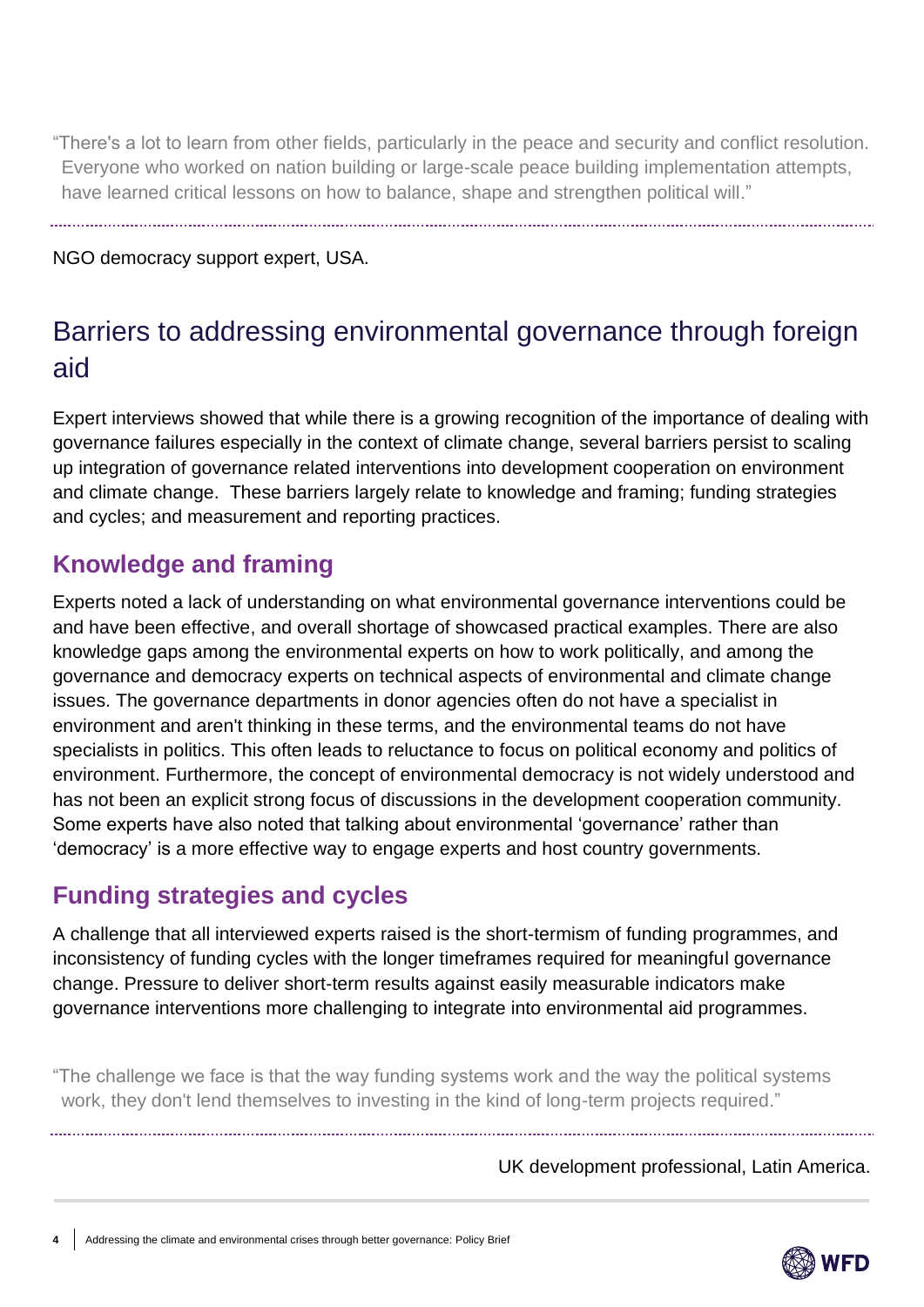"Governance issues take longer to address, and our funding tends to be short and very rarely medium term. It's normally three to five years to tackle governance well unless there are easy fixes to the issue. But where they're entrenched, you need at least a political cycle to start moving forward."

UK development professional, Africa.

Much of the development funding is still structured in thematic silos, according to the interviewed experts. This makes it challenging to combine technical cooperation and support to interventions that lead to longer-term political change necessary to ensure improvements in the regulatory framework, improved transparency and strengthened accountability for implementation. Experts note an overall strategic deficit, where most of the development finance programmes treat the objectives of strengthening governance and democracy separately from the objectives related to environmental protection. Furthermore, governance objectives are often not explicitly integrated into the overarching development finance strategies on environment and climate change, making integration at the programming stage at the regional and country level challenging.

"Donor bureaucracies are structured so that you end up working in silos… There is a need to more explicitly link in a holistic way the politics of climate change to the technocratic approach"

#### Democracy support NGO expert, USA

"We need a more interdisciplinary approach to funding mechanisms and to programming more generally"

UK development professional, Eastern Europe

### **Measurement and reporting**

There is a strong perception among the interviewed experts that measurement systems for environmental and climate change programmes are over-focused on indicators related to physical output and emission reductions. There is a gap in the knowledge on how to measure governance change in environmental programs, and the need for integration of relevant indicators in the reporting systems.

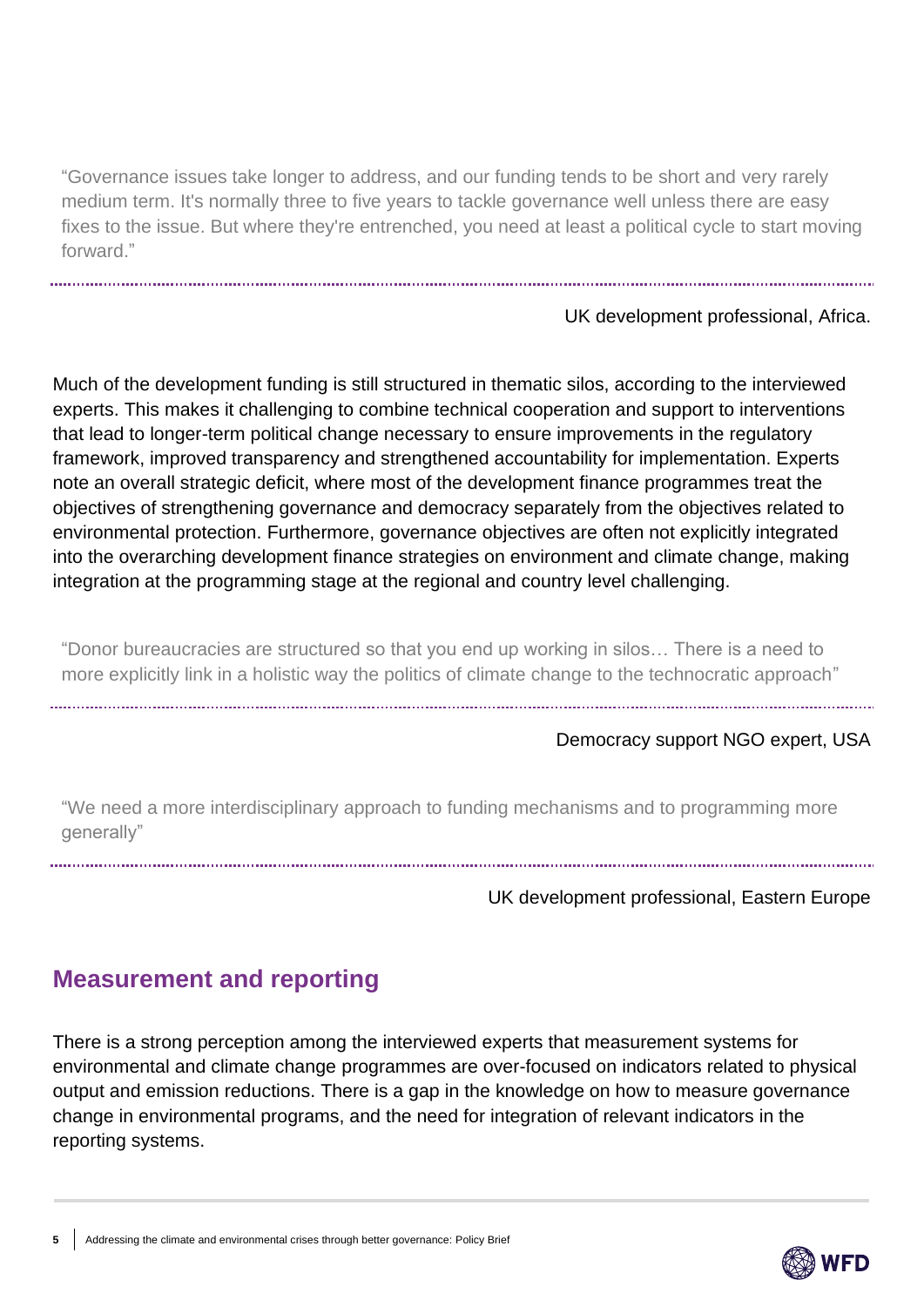"There are fundamental foreign policy barriers in how we structure aid systems and how we measure its effectiveness."

Democracy support NGO expert, USA

## Opportunities to address the barriers

The importance of environmental governance has been recognized in several international and regional declarations and agreements, such as Principle 10 of the 1992 Rio Declaration; the 1998 Aarhus Convention on access to Information, public participation in decision-making, and access to justice in environmental matters; and the 2018 Escazu Agreement on these matters in Latin America and the Caribbean. The Paris Agreement also notes the importance of 'climate justice', public awareness, participation, transparency, and access to information. These agreements provide solid basis for incorporation of these issues into development cooperation.

There are emerging good practice examples on explicit integration of environmental and governance, human rights, and democracy objectives at the strategic level into foreign aid; and on the use of the longer-term theories of change. There is also a growing array of interventions that tackle policy change through strengthen environmental coalitions or grass-roots institutions, enhance capacity of parliaments and political parties to develop and adopt environmental legislation and carry out post-legislative scrutiny. Learning from these experiences is an important step in addressing the barriers.

"Activities are to be conducted in a manner that strengthens the ability of regional actors to integrate an environmental and climate perspective into programmes related to human rights, democracy and gender equality, and that strengthens regional actors' efforts to promote respect for human rights, greater opportunities for democratic participation and gender mainstreaming into programmes related to environment, climate and natural resources."

### [Strategy for Sweden's regional development cooperation in Asia and the Pacific region 2016–2021,](https://www.government.se/4a6b76/contentassets/4be274e3951b4c269553956c442214db/strategy-for-swedens-regional-development-cooperation-in-asia-and-the-pacific-region-20162021.pdf) Ministry of Foreign Affairs, Sweden

"How do we deal with the dynamics of short termism? We think in terms of long-term theories of change. Even for one-year programs, there's still a long-term theory of change we have in place that is linked to governance and development strategies and national development plans."

UK development professional, Latin America

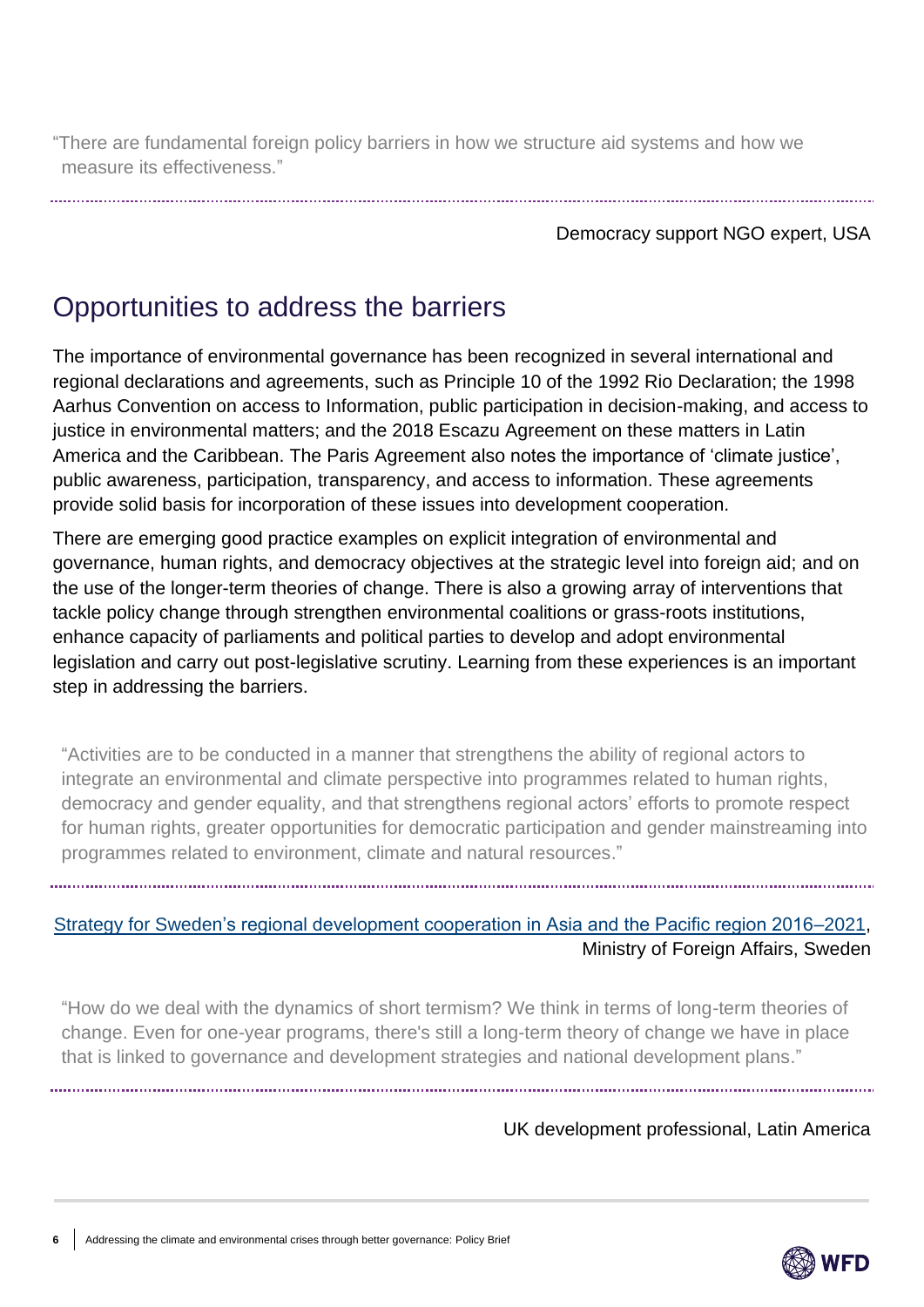Furthermore in the UK the recent merger of the Department for International Development (DFID) and the Foreign and Commonwealth Office (FCO) into the Foreign, Commonwealth and Development Office (FCDO) offers an opportunity for closer integration of technical and political aspects of environmental and climate change aid.

"You're getting really good synergy benefits where you can amplify the finance that you're spending using the influence in the old [UK] Foreign Office through political channels… There's some good evidence there that those two agendas overlap, and they should overlap."

#### UK development professional, London.

Tangible impact on governance systems necessary to address climate change and environment crisis requires that development cooperation strategies and programmes:

- Ensure longer-term sustained investment and engagement with and support to the key governance actors (inside and outside of the governments), given that change in governance takes longer to take effect.
- Apply an interdisciplinary approach to funding mechanisms and to programming; and ensure closer integration and collaboration among the programmes targeting democracy and climate change and the environment priorities.
- Ensure that measurement of success does not solely focus on immediate short-term gains, but addresses longer-term systemic change in governance systems, processes, and capabilities necessary to address climate crisis.
- Strengthen diplomatic political engagement on environmental governance from the capitals in the regional and national offices.

## Recommendations for development cooperation decision makers:

- To launch dialogues or joint action groups to exchange experiences around the challenges and best practice to design, implement, oversee, and measure impact for the blended programming and gather examples on how integration has worked in different sectors and political contexts. Such dialogues should include donor agencies, implementing institutions, civil society, local partners, and academic experts.
- Improve understanding about the importance of governance as an issue within climate change and environmental agenda among the senior development cooperation leadership.
- Introduce cross-cutting objectives into development cooperation strategies and explicitly articulate the value of working politically and working on governance in a democratic way in the context of the climate and environment development cooperation programmes.

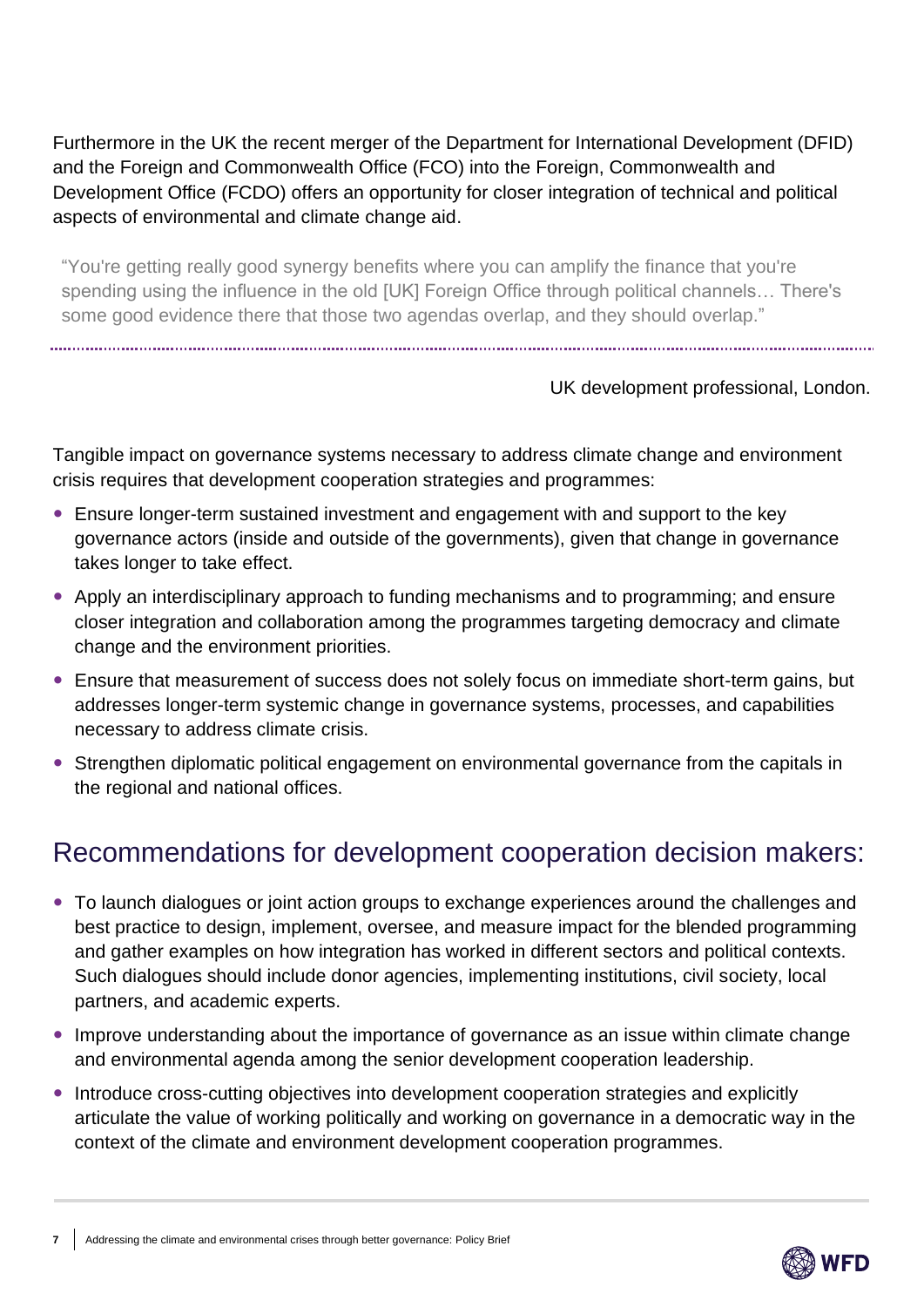- Tap into experiences of the country offices and embassies in the development of overarching strategic priorities and programming at the regional and the global level.
- Recognise environmental and climate governance explicitly as part of the governance advisors' technical toolbox and include a recommendation for a political economy analysis as part of climate change and environmental programming.
- Develop systems of indicators for measuring governance change in environmental and climate change programmes.

# **About the authors**

**Alina Averchenkova** is a Distinguished Policy Fellow at the Grantham Research Institute on Climate Change and the Environment, London School of Economics and Political Science.

**Oleksandra Plyska** is a Postgraduate student at the London School of Economics and Political **Science** 

**Jens Wahlgren** is a Postgraduate student at the London School of Economics and Political **Science** 

**Disclaime**r: This report is commissioned by the Westminster Foundation for Democracy. The views and opinions expressed in this report are those of the authors and do not necessarily reflect those of the United Kingdom Government or the Westminster Foundation for Democracy.